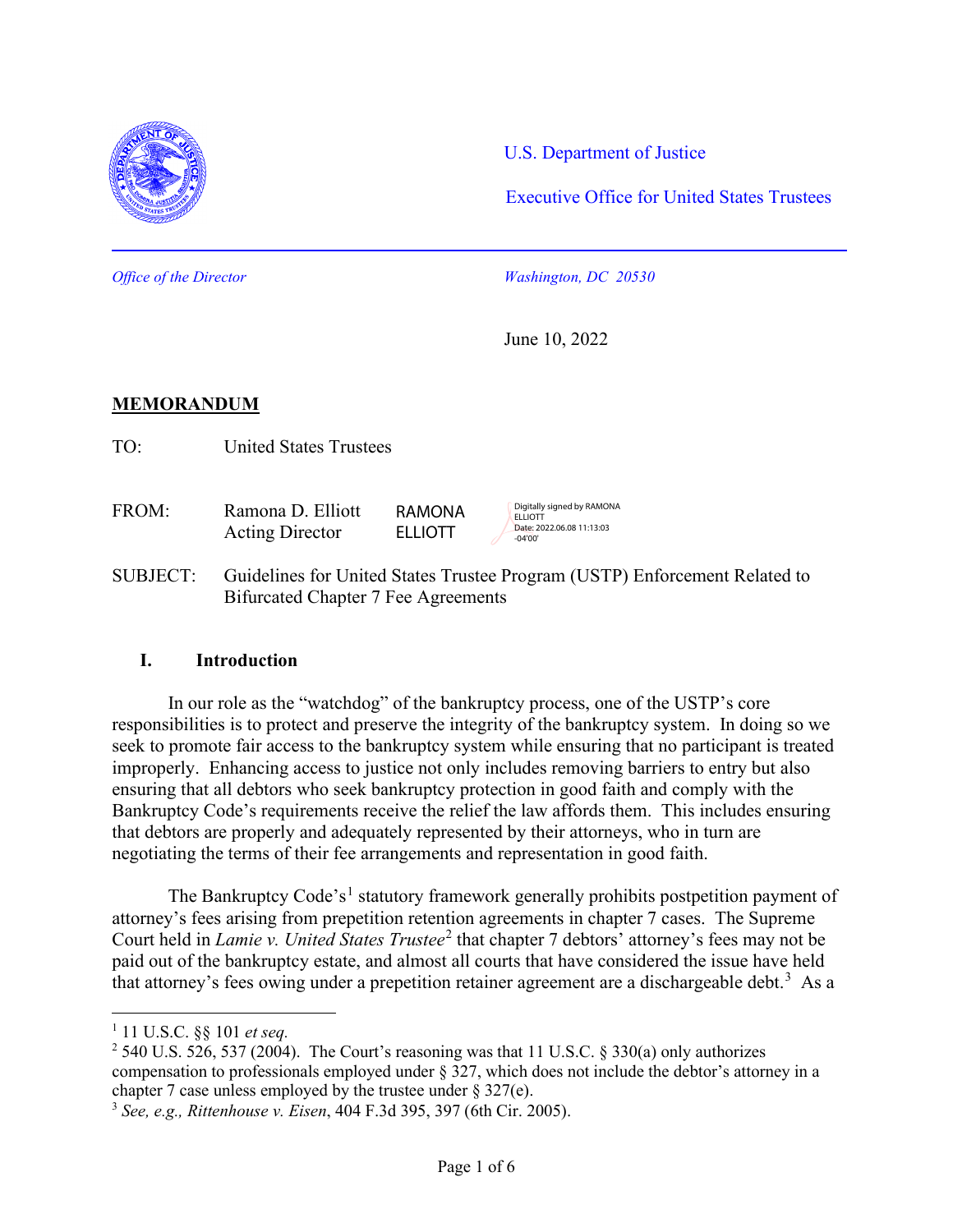result, the traditional model for representation in chapter 7 cases is payment of the entire attorney's fee for the case<sup>[4](#page-1-0)</sup> in full before the case is filed.

"Bifurcated" fee agreements—which split an attorney's fee between work performed prior to the filing of a bankruptcy petition and work performed postpetition—have become increasingly prevalent in chapter 7 consumer bankruptcy cases.<sup>[5](#page-1-1)</sup> Bifurcated agreements are generally structured so that minimal services—limited to those essential to commencing the case—are performed under a prepetition agreement for a modest (or no) fee, while all other services are performed postpetition, under a separate postpetition retention agreement, arguably rendering those fees nondischargeable.

Courts and stakeholders in the bankruptcy community have expressed differing views on the propriety of bifurcated fee agreements. [6](#page-1-2) Some courts have held that bifurcation by its nature violates certain local rules governing the professional responsibilities of counsel owed to their debtor clients.<sup>[7](#page-1-3)</sup> Other courts have held that nothing is inherently improper about bifurcation, provided that certain guardrails are obeyed. $8$ 

Absent contrary local authority, it is the USTP's position that bifurcated fee agreements are permissible so long as the fees charged under the agreements are fair and reasonable, the agreements are entered into with the debtor's fully informed consent, and the agreements are adequately disclosed. Bifurcated agreements provide an alternative under the current statutory framework to the traditional attorney's fee model, which some have noted present a barrier to accessing the bankruptcy system for debtors who may need relief but are unable to pay in full before filing. The benefits these type of agreements provide—increasing access and relief to those in need—must be balanced against the risk that these fee arrangements, if not properly structured, could harm debtors and deprive them of the fresh start afforded under the Bankruptcy Code.

<span id="page-1-0"></span><sup>4</sup> Typically, a flat fee for all services essential to the successful completion of the case.

<span id="page-1-1"></span><sup>&</sup>lt;sup>5</sup> This Memorandum only addresses enforcement guidelines for bifurcated fee arrangements. The exclusion from these guidelines of other alternative fee arrangements—such as the practice of filing chapter 13 cases solely to pay attorney's fees over time—should not be construed as acceptance of the propriety of such arrangements. When any fee arrangement violates the Bankruptcy Code or Rules, the USTP will take enforcement actions as appropriate.

<span id="page-1-2"></span><sup>6</sup> *See, e.g.,* Terrence L. Michael, *There's A Storm A Brewin: The Ethics and Realities of Paying Debtors' Counsel in Consumer Chapter 7 Bankruptcy Cases and the Need for Reform*, 94 AM. BANKR. L.J. 387 (2020); Adam D. Herring, *Problematic Consumer Debtor Attorney's Fee Arrangements and the Illusion of "Access to Justice"*, ABI JOURNAL, Vol. XXXVII, No. 10, Oct. 2018; Daniel E. Garrison, *Liberating Debtors from "Sweatbox" and Getting Attorneys Paid*, ABI JOURNAL, June 2018, at 16. *See also* Adam D. Herring, "Great Debates" at the ABI Consumer Practice Extravaganza (Nov. 5, 2021).

<span id="page-1-3"></span><sup>7</sup> *See, e.g., In re Baldwin*, No. 20-10009, 2021 WL 4592265 (Bankr. W.D. Ky. Oct. 5, 2021); *In re Prophet*, 628 B.R. 788 (Bankr. D.S.C. 2021), *rev'd and remanded* No. 9:21-cv-01082-JMC, 2022 WL

<span id="page-1-4"></span><sup>766352 (</sup>D.S.C. Mar. 14, 2022). 8 *See, e.g., In re Kolle*, No. 17-41701-CAN, 2021 WL 5872265 (Bankr. W.D. Mo. Dec. 10, 2021); *In re Brown*, 631 B.R. 77, 101 (Bankr. S.D. Fla. 2021); *In re Carr*, 613 B.R. 427 (Bankr. E.D. Ky. 2020); *In re Hazlett*, No. 16-30360, 2019 WL 1567751 (Bankr. D. Utah Apr. 10, 2019).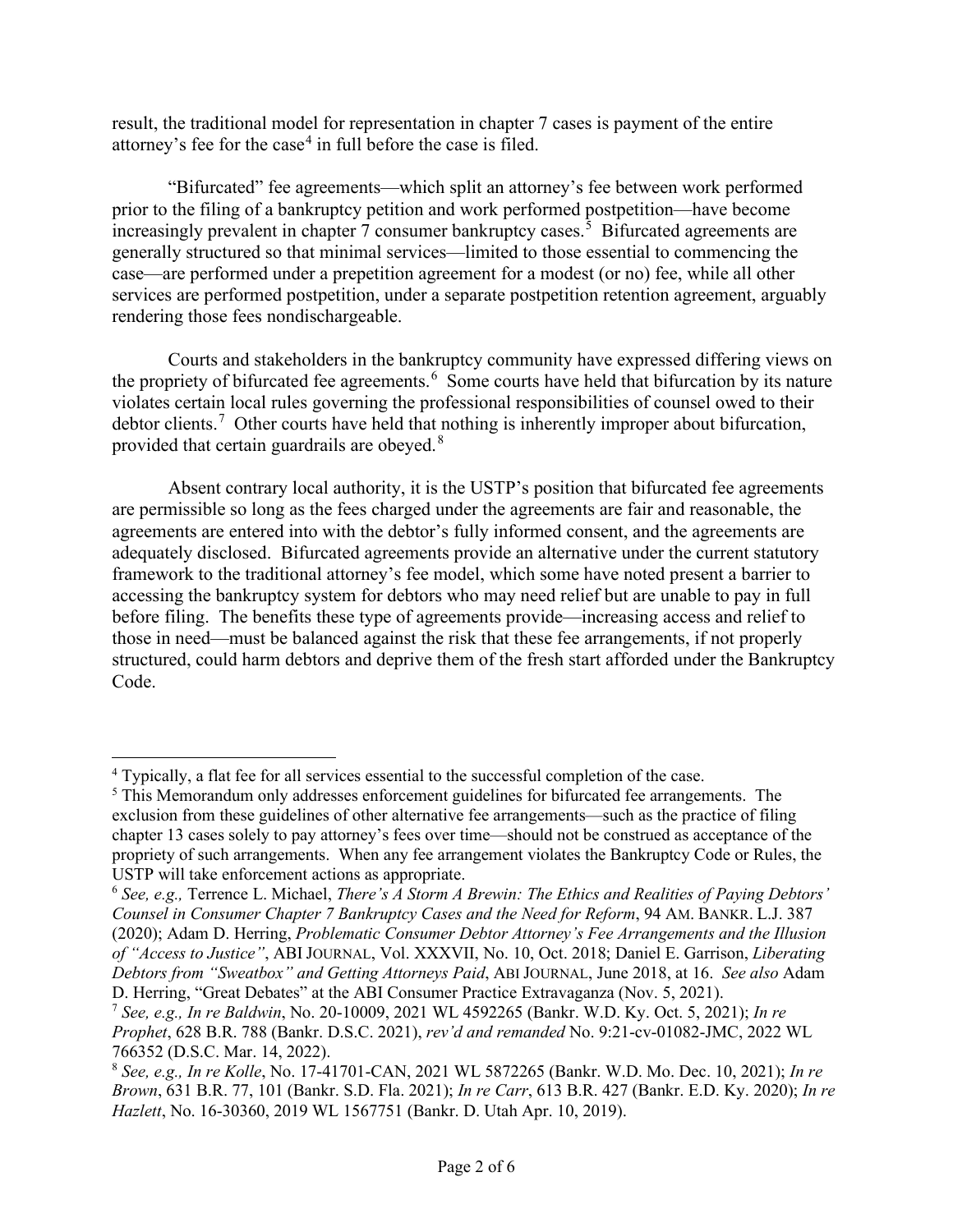The USTP's enforcement approach to bifurcated agreements balances these concerns. The USTP will review bifurcated fee agreements to ensure that they harm neither the debtors who rely on the bankruptcy system to obtain relief nor the integrity of the system. When appropriate, we will bring enforcement actions to address these harms. This document sets forth general guidelines that United States Trustees and their staff should use to assist them in determining whether to take enforcement action with respect to bifurcated fee agreements.

### **II. Attorney's Fees Under Bifurcated Agreements Must Be Fair and Reasonable**

When reviewing attorney fee agreements in consumer cases, our first consideration is to ensure that the agreements serve the best interests of clients, not their professionals. This tension is most evident—and the potential for the greatest harm to debtors exists—in the structuring of fees under bifurcated agreements. The three most common fee-related issues we see in cases involving bifurcated fee agreements relate to the allocation of fees and services, the reasonableness of the fees, and third-party financing.

First, it is important to ensure that there is a proper allocation of prepetition and postpetition fees and services. This issue commonly arises in no- or low-money down cases. It is the USTP's position that fees earned for prepetition services must be either paid prepetition or waived, because the debtor's obligation to pay those fees is dischargeable. This is particularly important to ensure—and to clearly document—that debtors receive appropriate prepetition consultation and legal advice, including with respect to exemptions and chapter selection.<sup>[9](#page-2-0)</sup> Debtors who enter into bifurcated fee agreements should receive the same level of representation as debtors who enter into traditional fee agreements. Bifurcation must not foster cutting corners in properly preparing the case for filing by eliminating tasks that should be performed prepetition or postponing all or some of those services until after the petition is filed to ensure that the attorney can bill for those services postpetition. Additionally, fees for postpetition services must be rationally related to the services actually rendered postpetition, $10$  so that a flat postpetition fee is not a disguised method to collect fees for prepetition services. Attorneys also should not advance filing fees and seek their reimbursement postpetition. Advanced filing fees are generally held to be dischargeable prepetition obligations.<sup>[11](#page-2-2)</sup>

Second, attorney's fees charged to debtors in bifurcated cases—as in all cases—must be reasonable.[12](#page-2-3) Bifurcated fee agreements should not be viewed as an opportunity to collect higher fees than those collected from clients who pay in full, before filing. For example, it would be inappropriate for an attorney to offer a debtor a fee of \$1,500 if they pay upfront, and \$2,000 if they pay over time postpetition, particularly given that fees for prepetition work should have been paid or waived.

<span id="page-2-0"></span><sup>&</sup>lt;sup>9</sup> The Bankruptcy Code requires attorneys to certify, by signing the petition, that they have performed a reasonable investigation into the facts and circumstances of the case and that the attorney, after performing an adequate inquiry, has no knowledge that the information in the schedules is incorrect. 11 U.S.C. §§ 707(b)(4)(C–D).

<span id="page-2-1"></span><sup>10</sup> *See Brown*, 631 B.R. at 93 (citing *Hazlett*, 2019 WL 1567751).

<span id="page-2-2"></span><sup>11</sup> *See, e.g., Matter of Riley*, 923 F.3d 433, 439-40 (5th Cir. 2019); *Brown*, 631 B.R. at 102-03.

<span id="page-2-3"></span> $12$  11 U.S.C. § 329(b).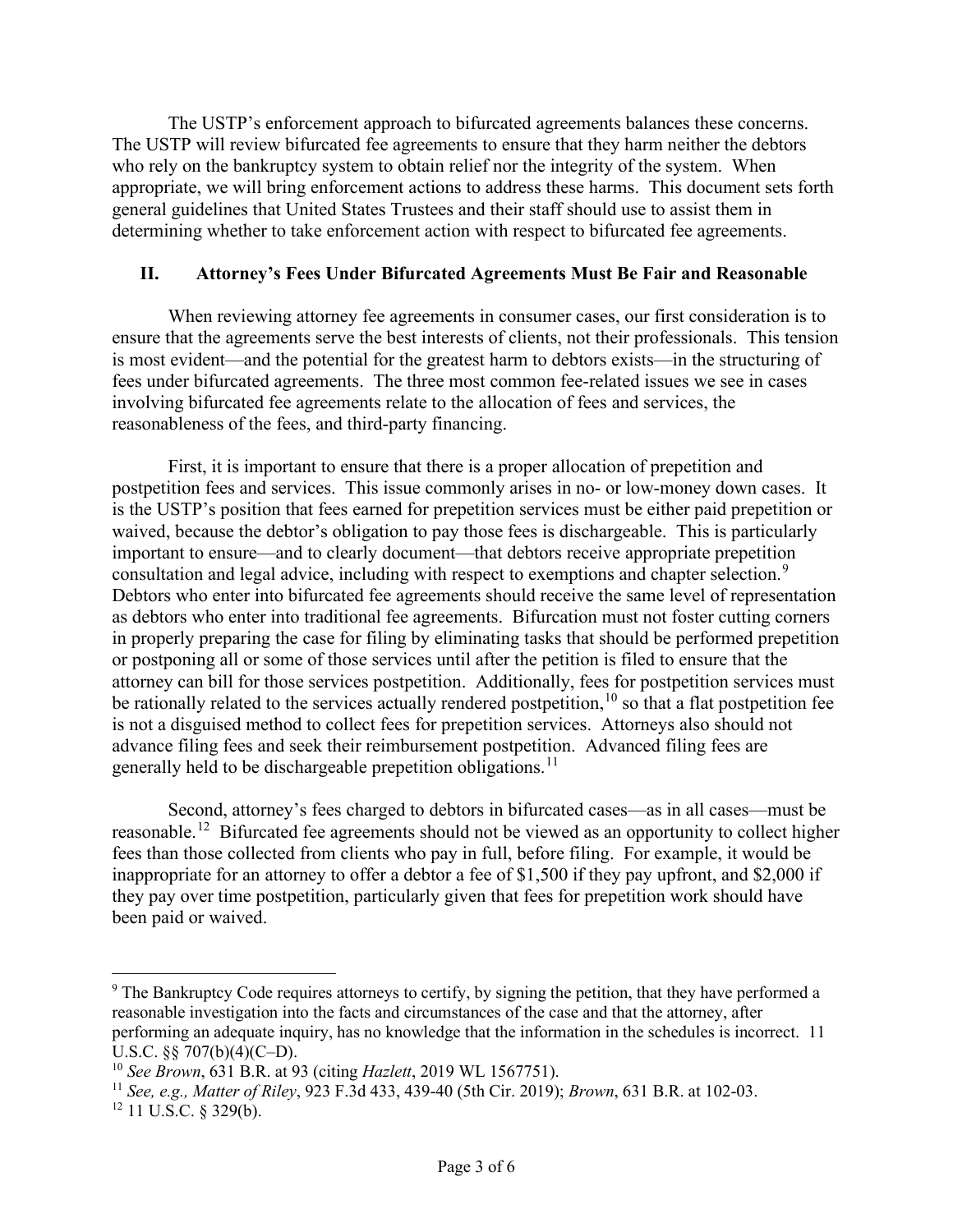Third, arrangements that employ outside parties to finance bifurcated fee agreements, including (but not limited to) factoring, assignment of the attorney's accounts receivable, and direct lending to clients, warrant significant additional scrutiny. The particulars of arrangements under which a third party finances the debtor's postpetition attorney's fees must be fully disclosed under Bankruptcy Rule 2016(b), including the details of the attorney's relationship with the entity providing the financing. The nature of these arrangements may incentivize overcharging, because the attorney generally receives only a percentage of the total fee charged or otherwise incurs financing costs. It is improper for an attorney using third-party financing to pass along the cost of that financing to their clients. Third-party financing arrangements may also create unwaivable conflicts of interest between the attorney and their clients and may violate applicable state ethical rules. $13$ 

The USTP should bring enforcement actions where bifurcated fee agreements adversely affect the client's representation, seek recovery of unreasonable fees, improperly allocate fees or services, improperly burden debtors with financing costs, or otherwise result in conflicts of interest.

### **III. Ensuring Adequate Attorney Disclosure and Fully Informed Debtor Consent to Bifurcated Agreements**

In addition to ensuring that bifurcated agreements are fair and reasonable, courts examining and permitting bifurcated agreements have emphasized the importance of adequate disclosure and the client's fully informed consent. One court permitting the use of bifurcated agreements noted that "the propriety of using bifurcated fee agreements in consumer chapter 7 cases is directly proportional to the level of disclosure and information the attorney provides to the client and the existence of documentary evidence that the client made an informed and voluntary election to enter into a postpetition fee agreement."[14](#page-3-1) Similarly, professional conduct standards governing fee sharing and limited scope representation<sup>[15](#page-3-2)</sup> reinforce the need for disclosure and informed consent. The requirement of informed consent to bifurcated agreements is derived directly from the Bankruptcy Code's requirements that attorneys representing consumer debtors deal forthrightly and honestly with their clients, that they not make misrepresentations about the services they will provide or the benefits and risks of filing bankruptcy, and that they make certain disclosures and promptly enter into a clear and conspicuous written contract explaining the services the attorney will render and the terms of any fee agreement.<sup>[16](#page-3-3)</sup>

The following disclosure and consent factors can assist your review of bifurcated fee agreements and determination whether an enforcement action is appropriate:

> • Whether the attorney has clearly disclosed the services that will be rendered prepetition and postpetition, and the corresponding fees for each

<span id="page-3-0"></span><sup>13</sup> *Brown*, 631 B.R. at 99, n. 34.

<span id="page-3-1"></span><sup>14</sup> *In re Hazlett*, No. 16-30360, 2019 WL 1567751 at \*8 (Bankr. D. Utah Apr. 10, 2019).

<span id="page-3-2"></span><sup>15</sup> *See, e.g.,* Model Rules of Prof. Conduct R. 1.2(c), 5.4(a) (AM. BAR ASS'N 1983).

<span id="page-3-3"></span> $16$  11 U.S.C. §§ 526–528.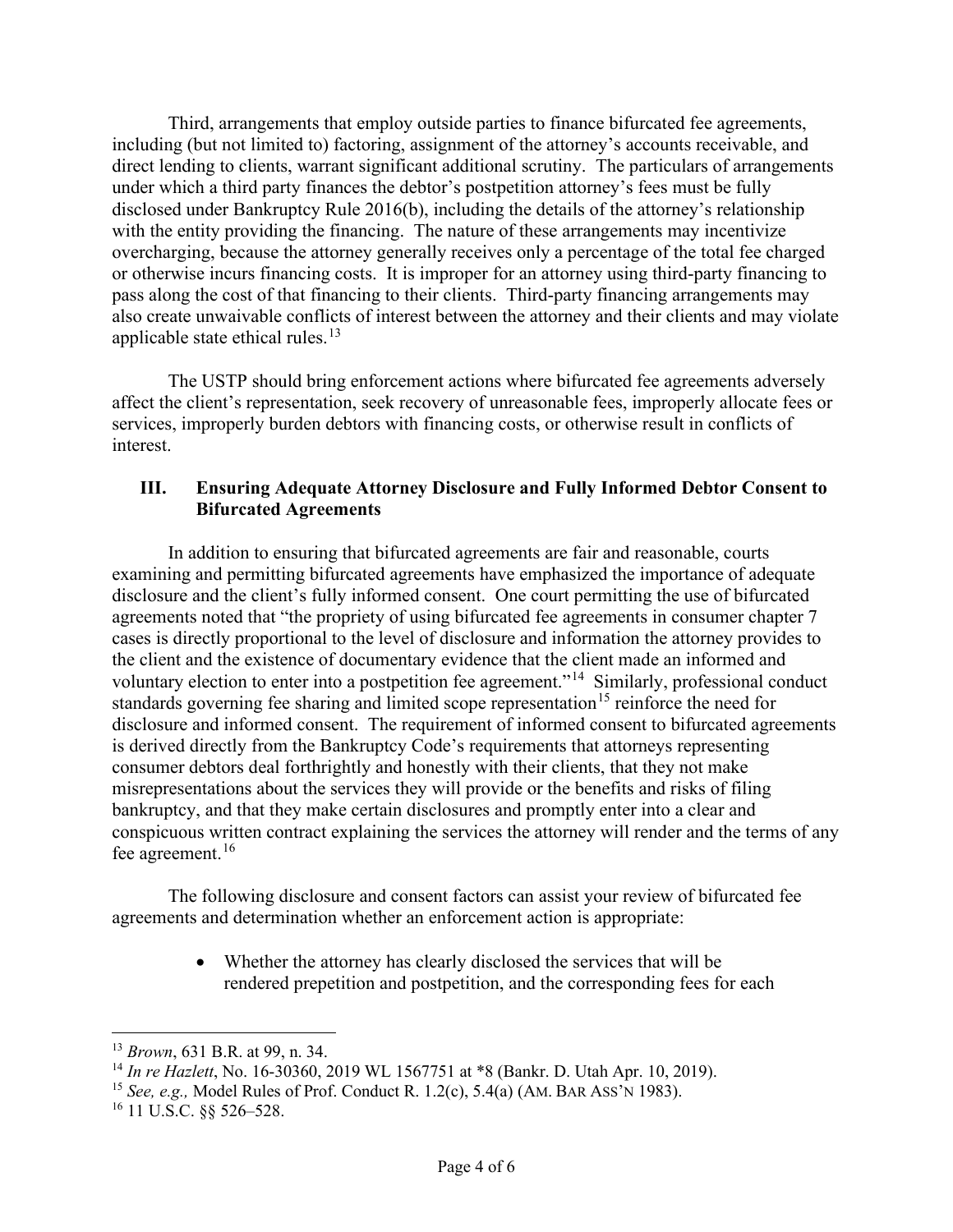segment of the representation, including that certain listed services may not arise in a particular case.

- Whether the attorney has disclosed their obligation to continue representing the debtor regardless of whether the debtor executes a postpetition agreement, unless the bankruptcy court permits the attorney's withdrawal.
- Whether the attorney has clearly disclosed that the client is being provided the option to choose a bifurcated fee agreement, any difference in the total attorney's fee between the bifurcated fee agreement and a traditional fee agreement,  $17$  and the client's options with respect to the postpetition fee agreement.<sup>[18](#page-4-1)</sup>
- Whether the agreement includes clear and conspicuous provisions explaining the options, costs, and consequences of entering into a bifurcated fee agreement and providing the debtor with an option to rescind the agreement.

The disclosure and consent considerations described above are not exhaustive and should not be mechanically applied, but instead qualitatively assessed to determine whether adequate disclosures were made and whether those disclosures permit a consumer debtor considering a bifurcated fee agreement to give informed consent. Additionally, when applying these criteria we must consider local authority and act accordingly where local rules or jurisprudence have imposed other clear standards for adequate client disclosures and conditions of informed consent—whether more or less stringent.<sup>[19](#page-4-2)</sup>

## **IV. Ensuring Adequate Public Disclosure**

The Bankruptcy Code and Rules also require public transparency in professionals' dealings with their clients, and the USTP regularly enforces these requirements. All attorneys representing debtors must promptly file disclosures of the particulars of their fee agreements and the amounts they have been paid under section 329(a) of the Bankruptcy Code and Bankruptcy

<span id="page-4-0"></span><sup>&</sup>lt;sup>17</sup> As discussed *supra*, it is the USTP's position that fees under bifurcated agreements should not be higher than those under traditional fee agreements for the same services.

<span id="page-4-1"></span><sup>&</sup>lt;sup>18</sup> Generally, these options are for the client to sign the postpetition agreement for the attorney's continued representation; to hire other counsel; or to proceed in the case *pro se*.

<span id="page-4-2"></span><sup>&</sup>lt;sup>19</sup> We are aware that some courts have found that bifurcation is impermissible under local rules governing representation of debtors. *See, e.g., Baldwin*, 2021 WL 4592265; *Prophet*, 628 B.R. 788. The existence and wording of such local rules varies, and bankruptcy courts within a district may interpret them differently. In determining whether to take an enforcement action with respect to a bifurcated fee arrangement, the USTP will consider and follow applicable local authority but also should be mindful to exercise discretion in accordance with these guidelines to focus on those cases where the debtor is harmed or the integrity of the bankruptcy process is jeopardized.